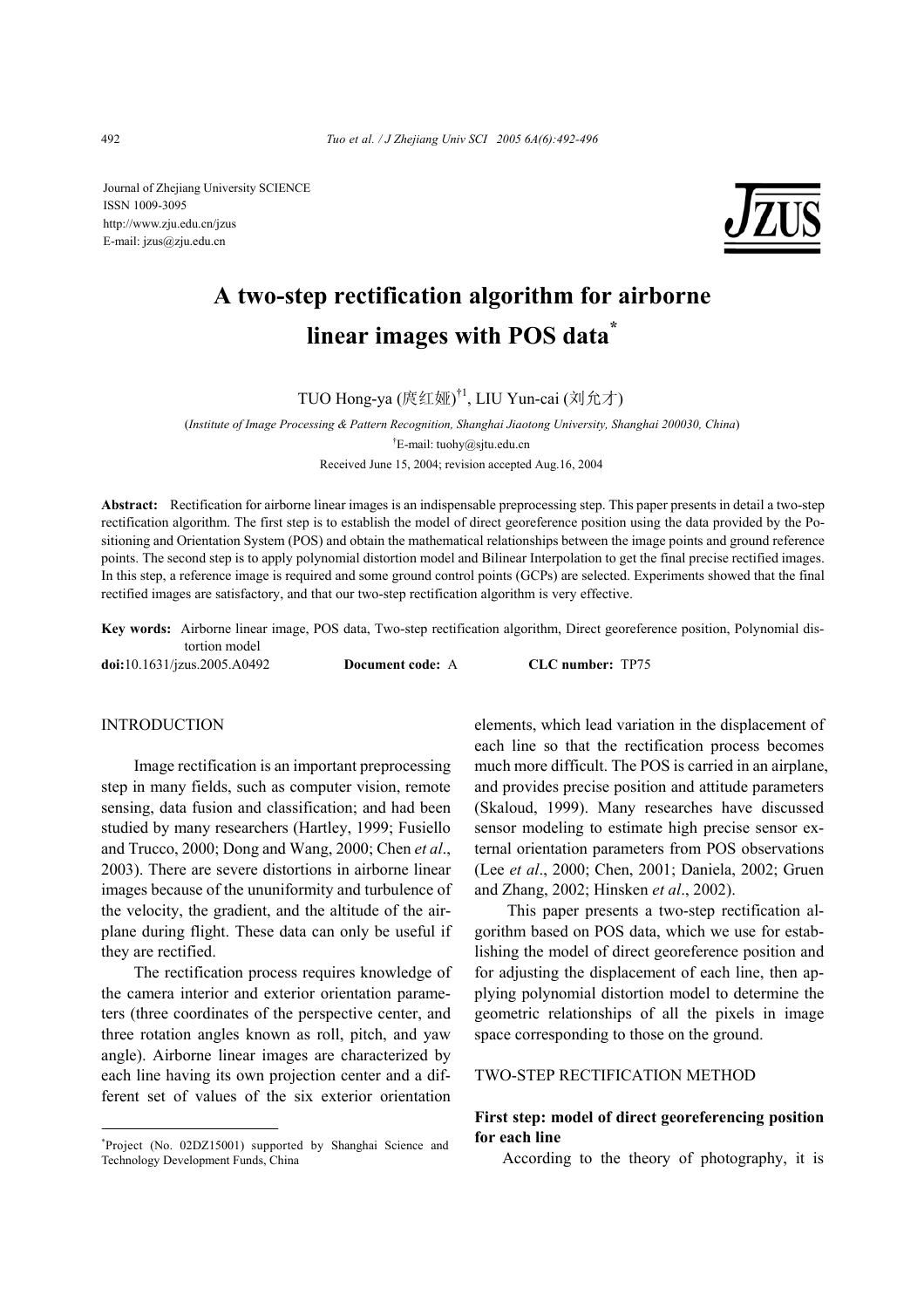known that each line of airborne linear data has a perspective center and its own exterior orientation elements. At one certain interval, the six parameters for one line are recorded by the POS on board of the aircraft.

First, we try to get the ground coordinate of the perspective center. Suppose that  $(X_G, Y_G, Z_G)$  is the coordinate of the perspective center  $G$ ,  $\varphi$  is the pitch angle of the aircraft,  $\omega$  is the roll angle and  $\kappa$  is the yaw angle obtained by POS. Line *AB* is one line in image space, and *C* is the center of line *AB* with the coordinate  $(x_C, y_C)$  in image coordinate system. *Q* is the ground corresponding point of *C*. The geometry among the perspective center *G*, projective points in image space, and corresponding points on the ground for one line is shown in Fig.1.

In Fig.1, line *QR* is perpendicular to *Y*-axis; point *R* is the intersection. The coordinate  $(X_O, Y_O)$  of point *Q* can be obtained as:

$$
X_Q = X_G + |QR| = X_G + Z_G t \, \text{g} \, \omega / \cos \varphi \tag{1}
$$

$$
Y_O = Y_G + |OR| = Y_G + Z_G t g \varphi \tag{2}
$$

Assume one point *D* selected at random from line *AB*, and that *D*'s coordinate is  $(x_C, y, f)$  in image coordinate system. Call its corresponding point in ground space as *P*. The next aim is to get the ground coordinate  $(X_P, Y_P)$  of *P*.

Line *PN* is perpendicular to *Y*-axis, and point *N* is the intersection. Line *QT* is perpendicular to line *PN*, and point  $T$  is the intersection. Let  $\theta$  be the included angle of line *GQ* and *GP*, starting from the same point *G*. Assume that the across-track IFOV (Instantaneous

#### **Fig.1 Geometry among the perspective center** *G***, projective points in image space, and corresponding points in ground space**

Field Of View) is  $\rho$  mrad, so

$$
\theta = (y - y_c)\rho(180/1000\pi)
$$
 (Unit is degree) (3)

Letting  $|GQ|=l$ ,  $|GP|=s$  and  $|QP|=d$ , we have,

$$
X_P = X_Q + d\sin\kappa \tag{4}
$$

$$
Y_p = Y_o + d\cos\kappa\tag{5}
$$

From the above, we obtain,

$$
|GQ| = l = Z_G / (\cos \varphi \cos \omega)
$$
 (6)

According to Fig.1,

$$
PN = l\sin\omega + d\sin\kappa\tag{7}
$$

$$
ON = l \cos \omega \sin \varphi + d \cos \kappa \tag{8}
$$

In 
$$
RT\Delta GNP
$$
, we have  $GN^2 = GP^2 - PN^2$  (9)

and in 
$$
RT\Delta GON
$$
, we get  $GN^2 = OG^2 + ON^2$  (10)

Substitute Eqs. $(7)$  and  $(8)$  into Eqs. $(9)$  and  $(10)$ , we obtain the following equation:

$$
s^{2} - (l\sin\omega + d\sin\kappa)^{2}
$$
  
=  $(l\cos\omega\cos\varphi)^{2} + (l\cos\omega\sin\varphi + d\cos\kappa)^{2}$  (11)

Simplifying Eq.(11), yields

$$
l^{2} + 2ld(\sin \omega \sin \kappa + \cos \omega \sin \varphi \cos \kappa) + d^{2} - s^{2} = 0
$$
\n(12)

In ∆*GQP*, we have

$$
d^2 = l^2 + s^2 - 2ls\cos\theta\tag{13}
$$

Let

$$
\beta = \sin \omega \sin \kappa + \cos \omega \sin \varphi \cos \kappa \tag{14}
$$

Combining Eqs.(12) and (13) to solve for *d*, yields

$$
d = l \frac{\text{tg}\theta}{\left(\sqrt{1 - \beta^2} - \beta \text{tg}\theta\right)} = \frac{Z_G}{\cos\varphi \cos\omega} \frac{\text{tg}\theta}{\left(\sqrt{1 - \beta^2} - \beta \text{tg}\theta\right)}
$$
(15)

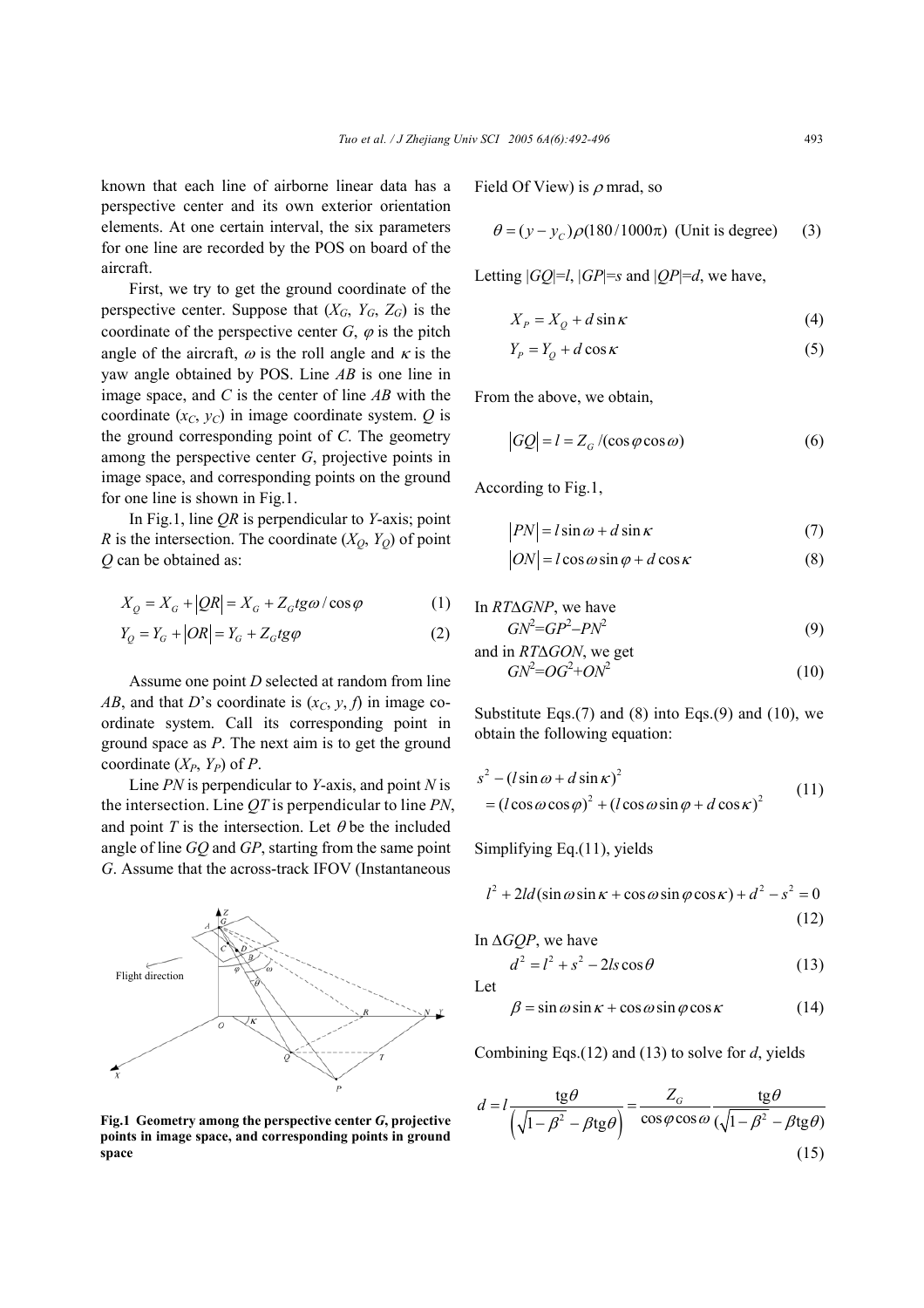Then, the coordinate  $(X_P, Y_P)$  of point *P* can be obtained as:

$$
X_P = X_G + Z_G \text{tg}\omega / \cos\varphi + d\sin\kappa \tag{16}
$$

$$
Y_P = Y_G + Z_G \text{tg}\varphi + d\cos\kappa \tag{17}
$$

If point *P* is at the left of *Q*, the coordinate  $(X_P, Y_P)$ of *P* is

$$
X_p = X_G + Z_G \text{tg}\omega / \cos\varphi - d\sin\kappa \tag{18}
$$

$$
Y_p = Y_G + Z_G \text{tg}\varphi - d\cos\kappa \tag{19}
$$

When each pixel  $(i, j)$  in image space is transformed to get its corresponding coordinate (*X*, *Y*) in ground space, resampling and interpolation techniques can be used to get the first-step rectified image.

# **Second step: rectification using polynomial distortion model**

Though the first step can rectify some errors caused by certain factors and the expected rectification image can be obtained, the next rectification step is an essential process using polynomial distortion model for further applications, such as fusion and classification.

In this step, a reference image is required and some GCPs are selected. Let (*X*, *Y*) be a point in the above rectified image  $\hat{F}$ ,  $(\varepsilon, \eta)$  be the corresponding point in the reference image  $\hat{G}$ . Also let  $(\hat{X}, \hat{Y})$  be the estimate of (*X*, *Y*) by polynomial transformation. The general form of the model is expressed as follows:

$$
\hat{X} = \sum_{i=0}^{n} \sum_{j=0}^{n-i} a_{i,j} \varepsilon^i \eta^j
$$
 (20)

$$
\hat{Y} = \sum_{i=0}^{n} \sum_{j=0}^{n-i} b_{i,j} \varepsilon^i \eta^j
$$
 (21)

where  $a_{i,j}$  and  $b_{i,j}$  are unknown coefficients, and *n* is the degree of the model.

If the degree of polynomial model is *n*, we must have a set of  $M=(n+1)(n+2)/2$  GCPs at least to solve Eqs.(20) and (21). Suppose that  $\{(\varepsilon_i, \eta_i): i=1, ..., L\}$ and  $\{(X_i, Y_i): i=1, ..., L\}$  are GCPs selected from  $\tilde{G}$ and  $\hat{F}$  respectively. The least square method can be used to estimate the coefficients  $a_{i,j}$  and  $b_{i,j}$ . Then the transformation between  $\hat{F}$  and  $\hat{G}$  is determined. Bilinear Interpolation is applied to get the final rectified image.

For the analysis of the rectification accuracy, the error of mean square (*EMS*) is given as:

$$
EMS = \frac{\sqrt{\sum_{i=1}^{L} ((\hat{X}_i - X_i)^2 + (\hat{Y}_i - Y_i)^2)}}{L}
$$
 (22)

## **Algorithm**

In this part, we give in detail the two-step rectification algorithm for airborne linear images.

(1) Input airborne linear image with size of *I*×*J* and defined as *F*.

(2) Let *M* be the matrix of referencing POS data with size of 6×*J*, in which the elements of *j*th line are the six exterior orientation parameters of *j*th line in *F*, *j*=1, …, *J*.

(3) For the *j*th line, the center in image space is  $(I/2, j)$ . First get the perspective center coordinate  $(X_{Gi},$  $Y_{Gi}$ ) in ground space by Eqs.(1) and (2). Then for all point  $(i, j)$ ,  $i=1, \ldots, I$ , compute its corresponding point coordinate  $(X_{P_i}, Y_{P_i})$  in ground space according to Eqs.(16) and (17) or Eqs.(18) and (19).

(4) For each line of image *F*, repeat Step 3. Then get the first rectified image defined as  $\hat{F}$  by using resampling and interpolation techniques.

(5) Select some GCPs  $\{(\varepsilon_i, \eta_i): i=1, ..., L\}$  and  $\{(X_i, Y_i): i=1, ..., L\}$  from the reference image and  $\hat{F}$ respectively. Use polynomial distortion model and Bilinear Interpolation to obtain the final rectified image.

## EXPERIMENTS

In this section, we give some results of the two-step rectification model.

In our experiments, the images were all from airborne pushbroom hyperspectral imager, developed by the Shanghai Institute of Technical Physics, Chinese Academy of Sciences. Each line of this kind of image is collected at a different instant of time and has its own perspective center. We use the algorithm proposed above to adjust the displacement of each line. The results are shown in the following images.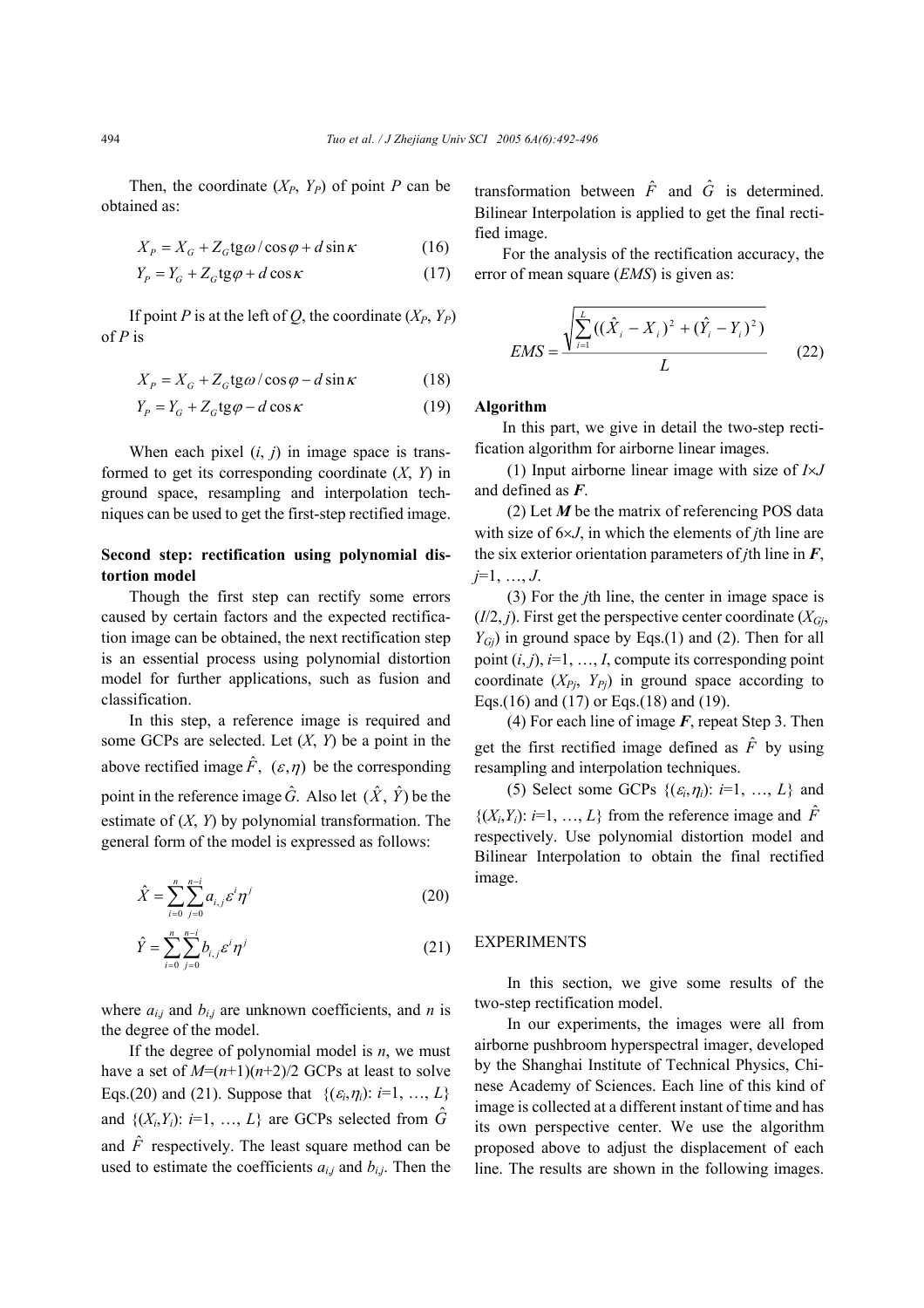Fig.2a is the raw image. Fig.2b is the first-step rectified image of Fig.2a.

For further applications such as fusion and classification, the second step of rectification is applied. Here, the reference image (Fig.3) is selected from one band of a color infrared image, and the test image is Fig.2b. We select a set of 12 GCPs from Fig.3 and Fig.2b and label them in Fig.3 and Fig.4. Table 1 lists the selected GCPs. Fig.5a shows the result of final rectification of Fig.4 using one-degree polynomial distortion model, and Fig.5b is the result of Fig.4 obtained by two-degree model. Fig.5 shows that the geometric relationships of all the pixels in the rectified image are almost as same as those in the reference image.

The estimates and *EMS* obtained by one-degree polynomial model and two-degree model are also listed in Table 1 showing that the *EMS* obtained by using two-degree model is far less than that obtained by using one-degree model.



**Fig.3 Reference image**







**Fig.4 First-step rectification image with labeled GCPs**



**Fig.2 (a) The raw image; (b) The first-step rectified image of Fig.2a**

(b)

**Fig.5 Final rectification image obtained by one-degree polynomial model (a) and by two-degree polynomial model (b)**